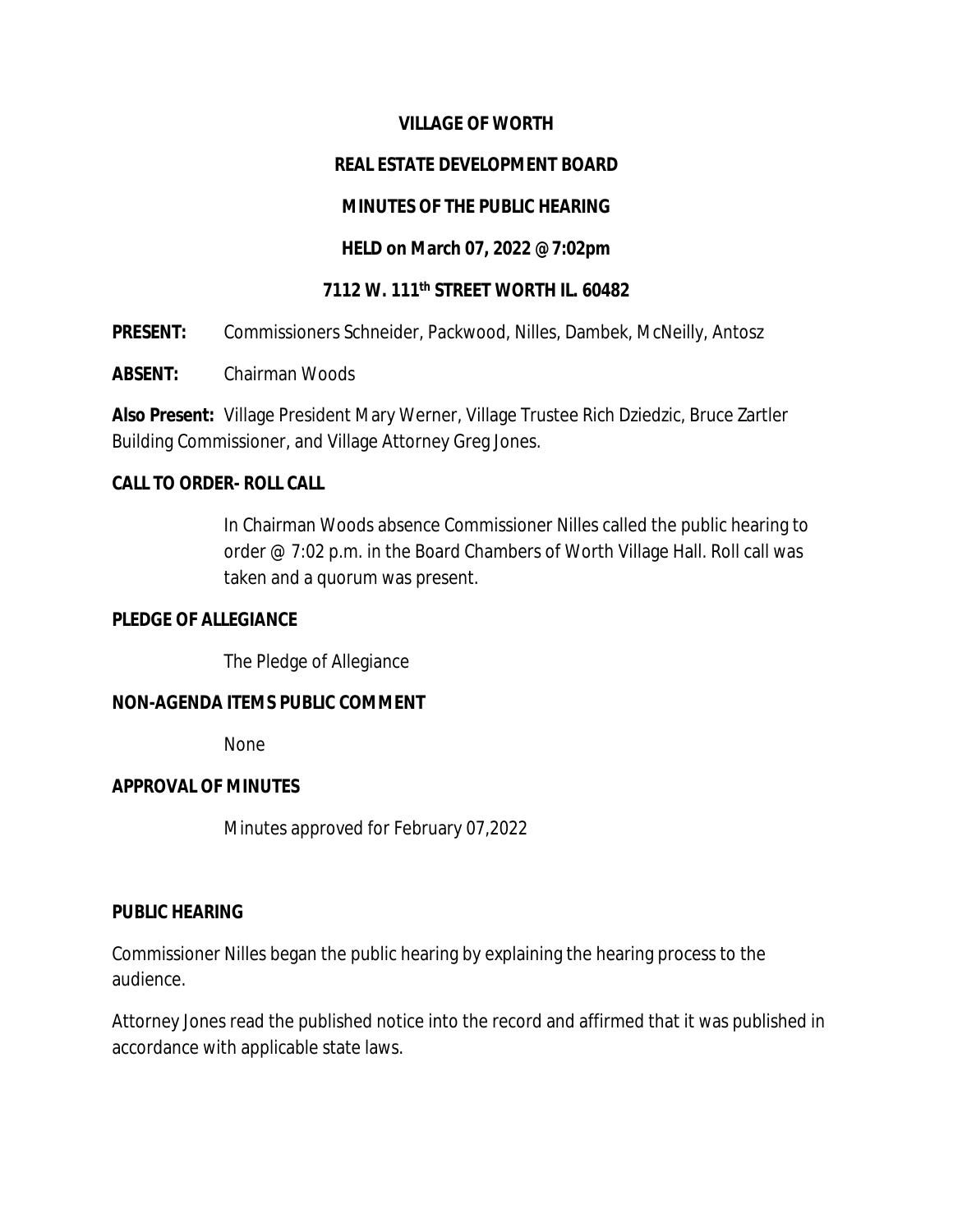## **Agenda item 5A**

A request of The Village of Worth for the consideration to remove from the Worth Municipal Code Section 5-2-10 reference to "The Economic Development Commission" and other relief as required

## **Attorney Jones read the notice of publication into the records.**

With no questions from the Board or Audience.

## **Motion to close hearing**

Motion by Commissioner McNeilly second by Commissioner Schneider

Roll Call: AYES (6): Commissioners Schneider, Packwood, Nilles, Dambek, McNeilly, Antosz.

NAYS (0):

## **Motion to approve request**

Motion by Commissioner Schneider second by Commissioner Mcneilly

Roll Call: AYES (6): Commissioners Schneider, Packwood, Nilles, Dambek, McNeilly, Antosz.

NAYS (0):

# **Motion passed**

# **Agenda item 5B**

A request of The Village of Worth, for the consideration of a text amendment to the Worth Municipal Code Title 5 to impose a temporary moratorium on processing applications for (a) tobacco stores, including "retail tobacco stores" as defined in the Village of Worth Municipal Code, and general tobacco stores, and (B) stores selling alternative nicotine products, located in the B1 Restricted Retail Business Zoning District and the B2 General Business Zoning District, and other relief as required

# **Attorney Jones read the notice of publication into the records.**

Commissioner Packwood stated a case as to why a temporary moratorium was needed. With no questions from the Board or Audience.

## **Motion to close hearing**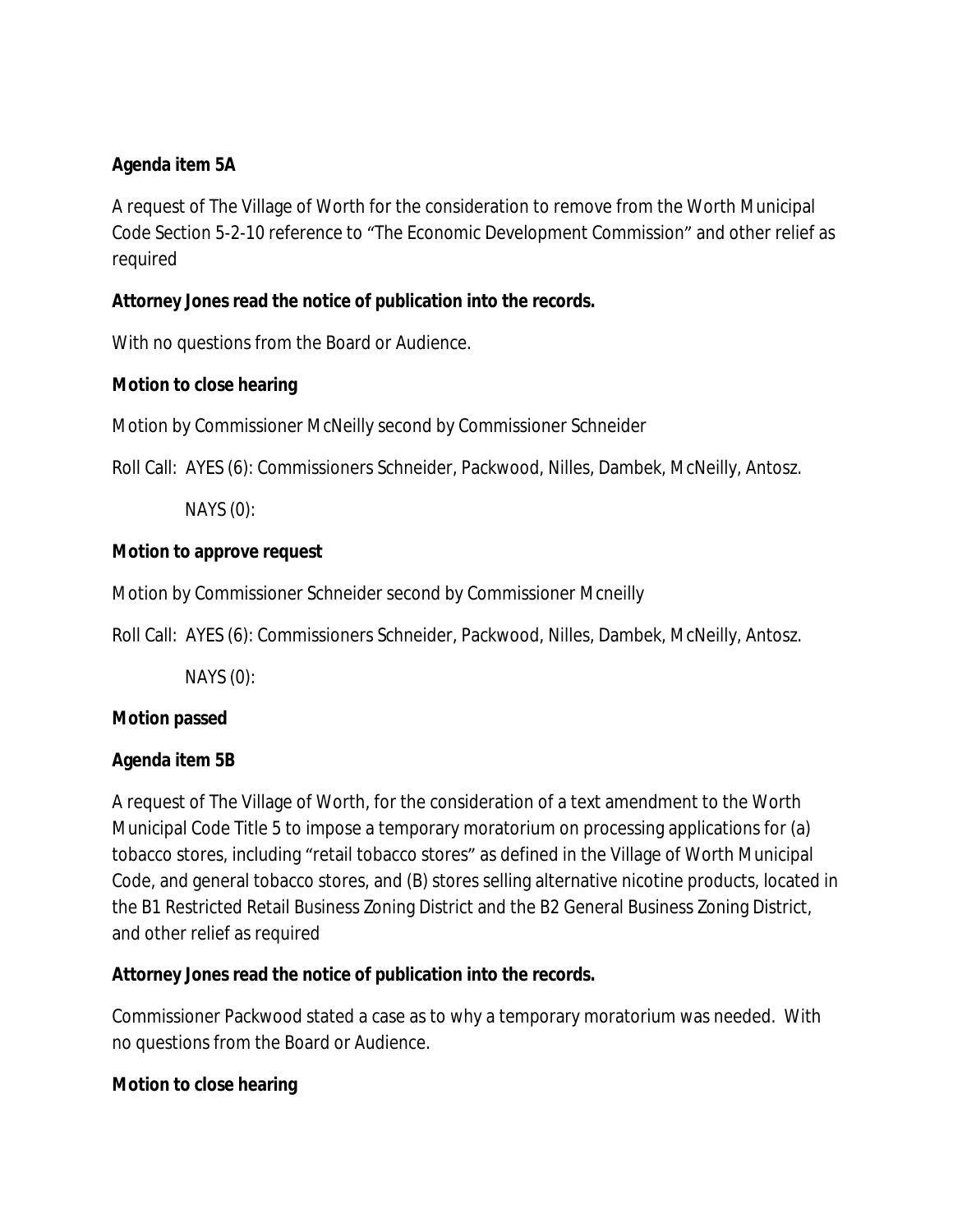Motion by Commissioner Dambek second by Commissioner Schneider

Roll Call: AYES (6): Commissioners Schneider, Packwood, Nilles, Dambek, McNeilly, Antosz.

NAYS (0):

## **Motion to approve request**

Motion by Commissioner Packwood second by Commissioner Schneider

Roll Call: AYES (6): Commissioners Schneider, Packwood, Nilles, Dambek, McNeilly, Antosz.

NAYS (0):

## **Motion passed**

# **Agenda item 5C**

A request of Fadi Sneineh and EFS/SKS Investment Properties LLC, Street, consideration of a special use permit to establish and operate a Medical Clinic located at 11111 south Harlem Worth, Illinois, and other relief as required.

## **Attorney Jones read the notice of publication into the records.**

Fadi Absisnei Neli explained the scope of the business and the intent of the operations.

Commissioner Schneider asked if Covid testing was the only testing that was going to be done. Applicant replied "Yes just Covid for now" but other test will be available in the future.

Commissioner Antosz asked about Hazmat collection equipment. The applicant said they will be in compliance and have a company set for that. The product is only being collected and then sent to lab on 80<sup>th</sup> and Harlem.

Building Commissioner Zartler explained to petitioner the washroom must be compliant with 2018 ADA rules. Petitioner Agreed and said "It will be"

Commissioner Schneider stated he was concerned the business will not bring in any revenue to the Village.

# **Motion to close hearing**

Motion by Commissioner Schneider second by Commissioner Dambek

Roll Call: AYES (6): Commissioners Schneider, Packwood, Nilles, Dambek, McNeilly, Antosz.

NAYS (0):